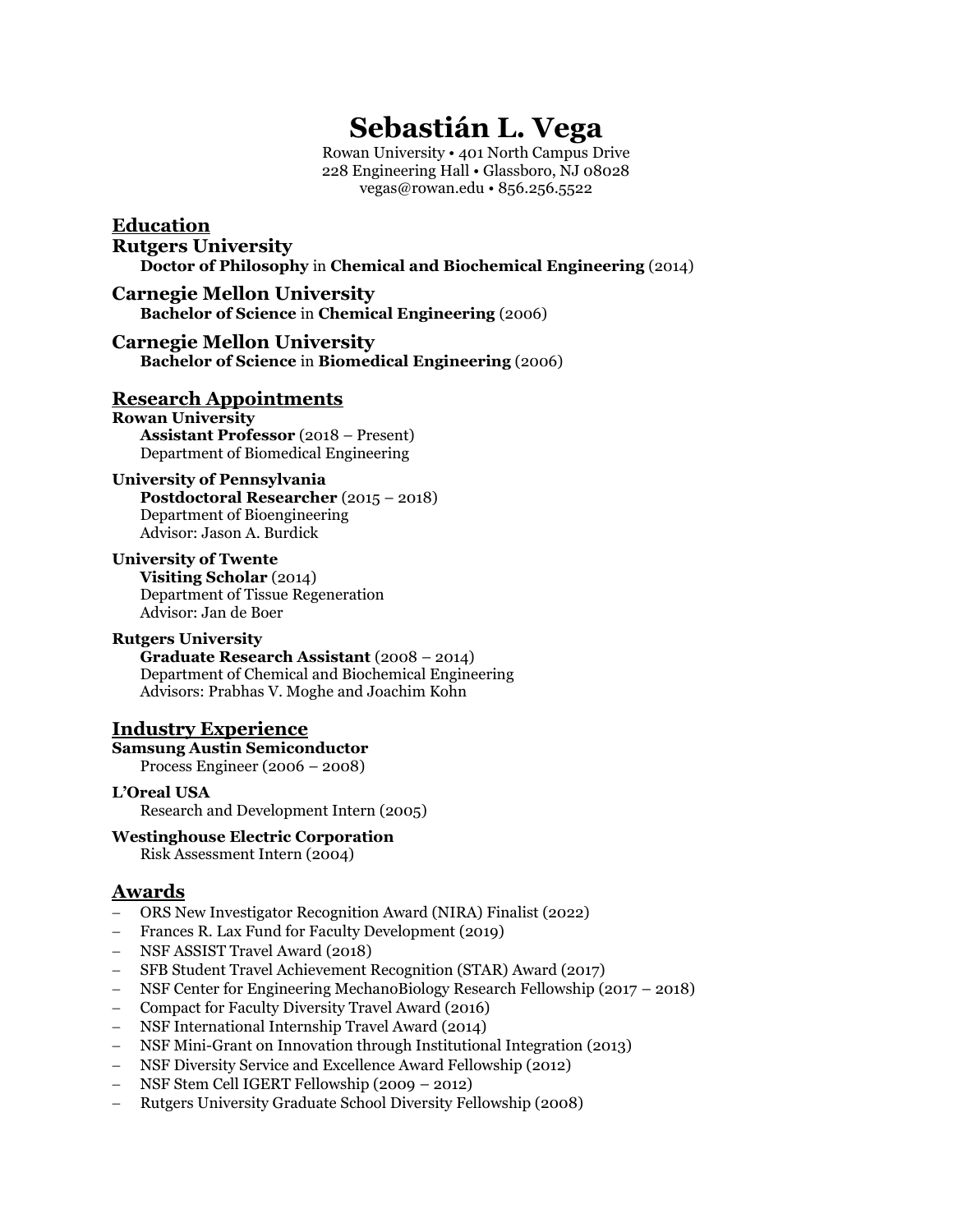# **Publications**

*In Progress*

1. AP Liu, EA Appel, PD Ashby, BM Baker, E Franco, L Gu, K Haynes, NS Joshi, AM Kloxin, PHJ Kouwer, J Mittal, L Morsut, V Noireaux, S Parekh, R Shulman, SKY Tang, MT Valentine, **SL Vega**, W Weber, N Stephanopoulos, O Chaudhuri. The 'living interface': a bridge between synthetic biology and biomaterials. *Nature Materials*, **accepted.**

### *Published*

- 18. S Trujillo, **SL Vega**, KH Song, AS Félix, MJ Dalby, JA Burdick, M Salmeron-Sanchez. Engineered full-length fibronectin-hyaluronic acid hydrogels for stem cell engineering. *Advanced Healthcare Materials* **2020**. 9(21), 2000989.
- 17. MM Benmassaoud, KA Gultian, M DiCerbo, **SL Vega**. Hydrogel screening approaches for bone and cartilage tissue regeneration. *Annals of the New York Academy of Sciences* **2020**. 1460(1), 25.
- 16. **SL Vega**, V Arvind, P Mishra, J Kohn, NS Murthy, PV Moghe. Substrate micropatterns produced by polymer demixing regulate focal adhesions, actin anisotropy, and lineage differentiation of stem cells. *Acta Biomaterialia* **2018**. 76, 21.
- 15. MY Kwon, **SL Vega**, WM Gramlich, M Kim, RL Mauck, JA Burdick. Dose and timing of N-cadherin mimetic peptides regulate MSC chondrogenesis within hydrogels. *Advanced Healthcare Materials*  **2018**. 7(9), 170199.
- 14. **SL Vega**, MY Kwon, KH Song, C Wang, L Han, RL Mauck, JA Burdick. Combinatorial hydrogels with biochemical gradients for screening 3D cellular microenvironments. *Nature Communications* **2018**. 9(1), 614.
- 13. YC Yeh, EA Corbin, SR Caliari, L Ouyang, **SL Vega**, R Truitt, L Han, KB Margulies, JA Burdick. Mechanically dynamic PDMS substrates to investigate changing cell environments. *Biomaterials* **2017**. 145, 23.
- 12. AM Rosales, **SL Vega**, FW DelRio, JA Burdick, KS Anseth. Hydrogels with reversible mechanics to probe dynamic cell microenvironments. *Angewandte Chemie* **2017**. 56(40), 12132.
- 11. **SL Vega**, E Liu, V Arvind, J Bushman, HJ Sung, ML Becker, S Lelièvre, J Kohn, PA Vidi, PV Moghe. High-content image informatics of the structural protein NuMA parses trajectories for stem/progenitor cell lineages and oncogenic transformation. *Experimental Cell Research* **2017**.  $351(1), 11.$
- 10. **SL Vega**, MY Kwon, JA Burdick. Recent advances in hydrogels for cartilage tissue engineering. *European Cells and Materials* **2017**. 33, 59.
- 9. E Liu, **SL Vega**, A Dhaliwal, MD Treiser, HJ Sung, PV Moghe. High-resolution fluorescence imaging of cell-biomaterial interactions. In *Comprehensive Biomaterials II*, Elsevier, **2017**.
- 8. SR Caliari\*, **SL Vega**\*, MY Kwon, EM Soulas, JA Burdick. Dimensionality and spreading influence MSC YAP/TAZ signaling in hydrogel environments. *Biomaterials* **2016**. 103, 314.
- 7. **SL Vega**, MY Kwon, RL Mauck, JA Burdick. Single cell imaging to probe mesenchymal stem cell N-cadherin mediated signaling within hydrogels. *Annals of Biomedical Engineering* **2016**. 44(6), 1921.
- 6. **SL Vega**\*, A Dhaliwal\*, V Arvind, PJ Patel, NRM Beijer, J de Boer, NS Murthy, J Kohn, PV Moghe. Organizational metrics of interchromatin speckle factor domains: integrative classifier for stem cell adhesion & lineage signaling. *Integrative Biology* **2015**. 7(4), 435.
- 5. SD Sommerfeld, Z Zhang, M Costache, **SL Vega**, J Kohn. Enzymatic surface erosion of high tensile strength polycarbonates based on natural phenols. *Biomacromolecules* **2014**. 15(3), 830.
- 4. YJ Lee, **SL Vega**, PJ Patel, KA Aamer, PV Moghe, MT Cicerone. Quantitative, label-free characterization of stem cell differentiation at the single-cell level by broadband coherent anti-Stokes Raman scattering microscopy. *Tissue Engineering Part C: Methods* **2013**. 20(7), 562.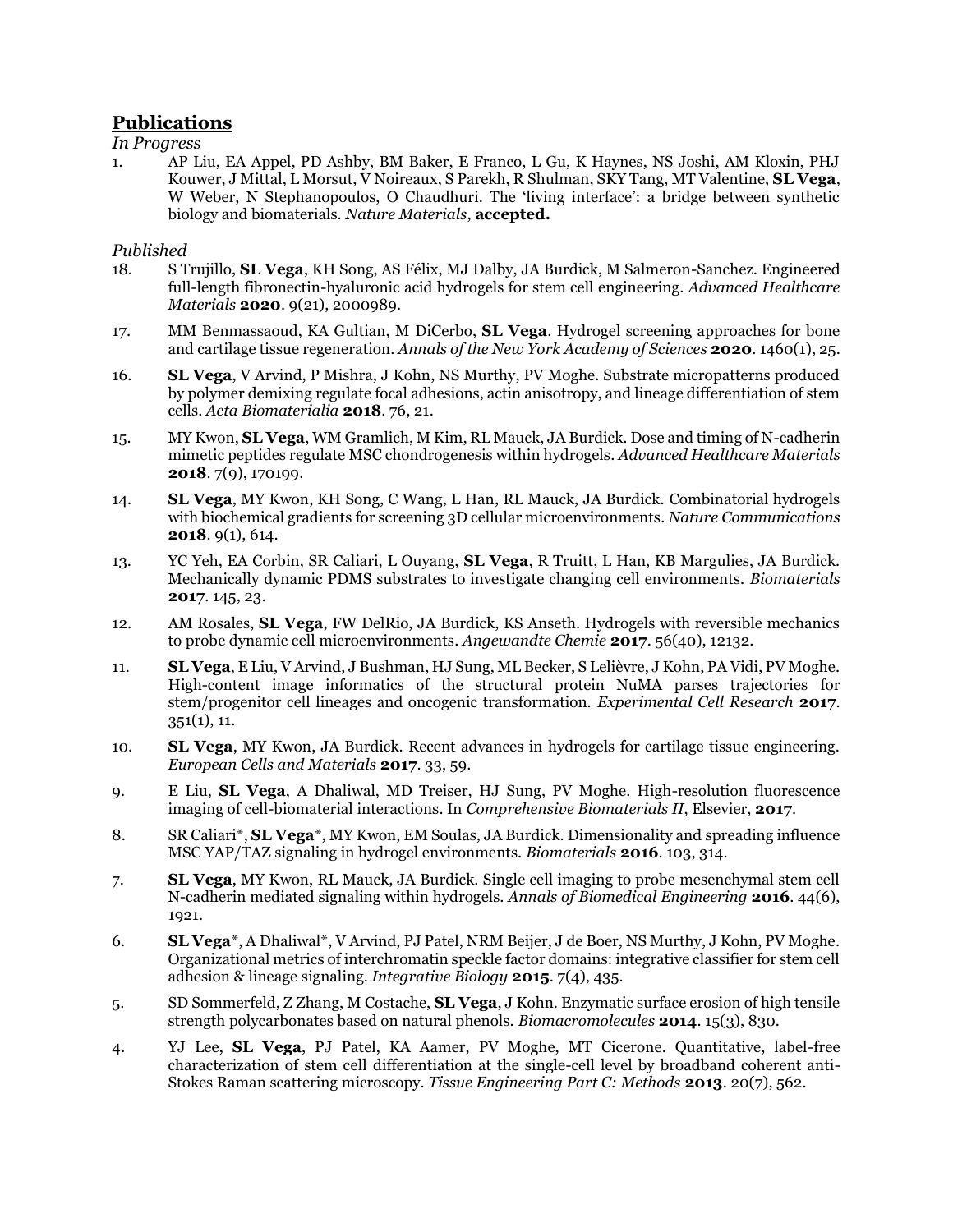- 3. JJ Kim, **SL Vega**, PV Moghe. A high content imaging-based approach for classifying cellular phenotypes. *Methods in Molecular Biology* **2013**. 1052, 41.
- 2. **SL Vega**\*, E Liu\*, PJ Patel, AB Kulesa, AL Carlson, Y Ma, ML Becker, PV Moghe. High-content imaging-based screening of microenvironment-induced changes to stem cells. *Journal of Biomolecular Screening* **2012**, 17(9), 1151. **\*\*Selected as Feature Cover.**
- 1. E Liu, **SL Vega**, MD Treiser, HJ Sung, PV Moghe. Fluorescence imaging of cell-biomaterial interactions. In *Comprehensive Biomaterials*, Elsevier, **2011**.

\* Authors contributed equally

### **Patents**

1. V Beachley, **SL Vega**, D Jao. Synthetic aligned tissue grafts and methods of using the same. *U.S. Provisional Patent Application No. 63/194,316*. May 2021.

### **Presentations**

- 65. B Herb\*, S Dalwadi, N Belanger, V Beachley, **SL Vega**. Hydrogel thickness and nanofiber connectivity influence cell alignment and morphology in hydrogel-nanofiber composites. *Society for Biomaterials (SFB) Annual Meeting*, April 2022, Baltimore, MD.
- 64. MM Benmassaoud\*, N Belanger, M Tang, M Deleg, V Beachley, **SL Vega**. Norbornene-modified polycaprolactone for covalent peptide photopatterning. *SFB Annual Meeting*, April 2022, Baltimore, MD.
- 63. N Belanger\*, B Herb, C Burns, J Carter, S Dalwadi, G Gilbert, D Fuller, **SL Vega**, V Beachley. Aligned nanofiber/hydrogel composite scaffolds for peripheral nerve regeneration. *SFB Annual Meeting*, April 2022, Baltimore, MD.
- 62. K Gultian, R Gandhi, K DeCesari, TW Kim, **SL Vega**\*. Injectable hydrogel with immobilized BMP-2 mimetic peptides and stem cells for local bone regeneration. *Orthopaedic Research Society (ORS) Annual Meeting*, Feb. 2022, Tampa, FL. *New Investigator Recognition Award (NIRA) Finalist.*
- 61. K Gultian\*, R Gandhi, TW Kim, **SL Vega**. Self-forming hydrogels for tissue engineering applications. *Biomedical Engineering Society (BMES) Annual Meeting*, Oct. 2021, Orlando, FL.
- 60. R Gandhi\*, K Gultian, K Sarin, M Sladkova, GM de Peppo, **SL Vega**. Assessing the morphology and mechanosensing ability of induced pluripotent stem cells. *BMES Annual Meeting*, Oct. 2021, Orlando, FL.
- 59. M Butani\*, K Driscoll, **SL Vega**. Decellularized plant tissue microtopography regulates stem cell behavior. *BMES Annual Meeting*, Oct. 2021, Orlando, FL.
- 58. K Driscoll\*, M Butani, **SL Vega**. Decellularized plant tissues for biomedical applications. *BMES Annual Meeting*, Oct. 2021, Orlando, FL.
- 57. A Pacheco Benitez\*, B Herb, **SL Vega**. 3D light-degradable hydrogels to study dynamic cell environments. *BMES Annual Meeting*, Oct. 2021, Orlando, FL.
- 56. M Benmassaoud\*, V Carabetta, **SL Vega**. Antimicrobial peptide screening to develop Staphylococcal-resistant films. *The 2021 New York Bacillus Interest Group Annual Symposium*, June 2021, New York, NY.
- 55. **SL Vega**\*. Self-forming hyaluronic acid hydrogels for biomedical applications. *Center for Engineering MechanoBiology Seminar*, May 2021, Philadelphia, PA.
- 54. M Dicerbo, M Benmassaoud, K Gultian, S Miskiel, TW Kim, **SL Vega**\*. Porous scaffold-hydrogel composite for osteochondral tissue engineering. *Society for Biomaterials World Biomaterials Congress 2020*, Dec. 2020, Virtual.
- 53. **SL Vega**\*. Peptide-functionalized hydrogels for biomedical applications. *Cooper Medical School of Rowan University Seminar*, Nov. 2020, Virtual.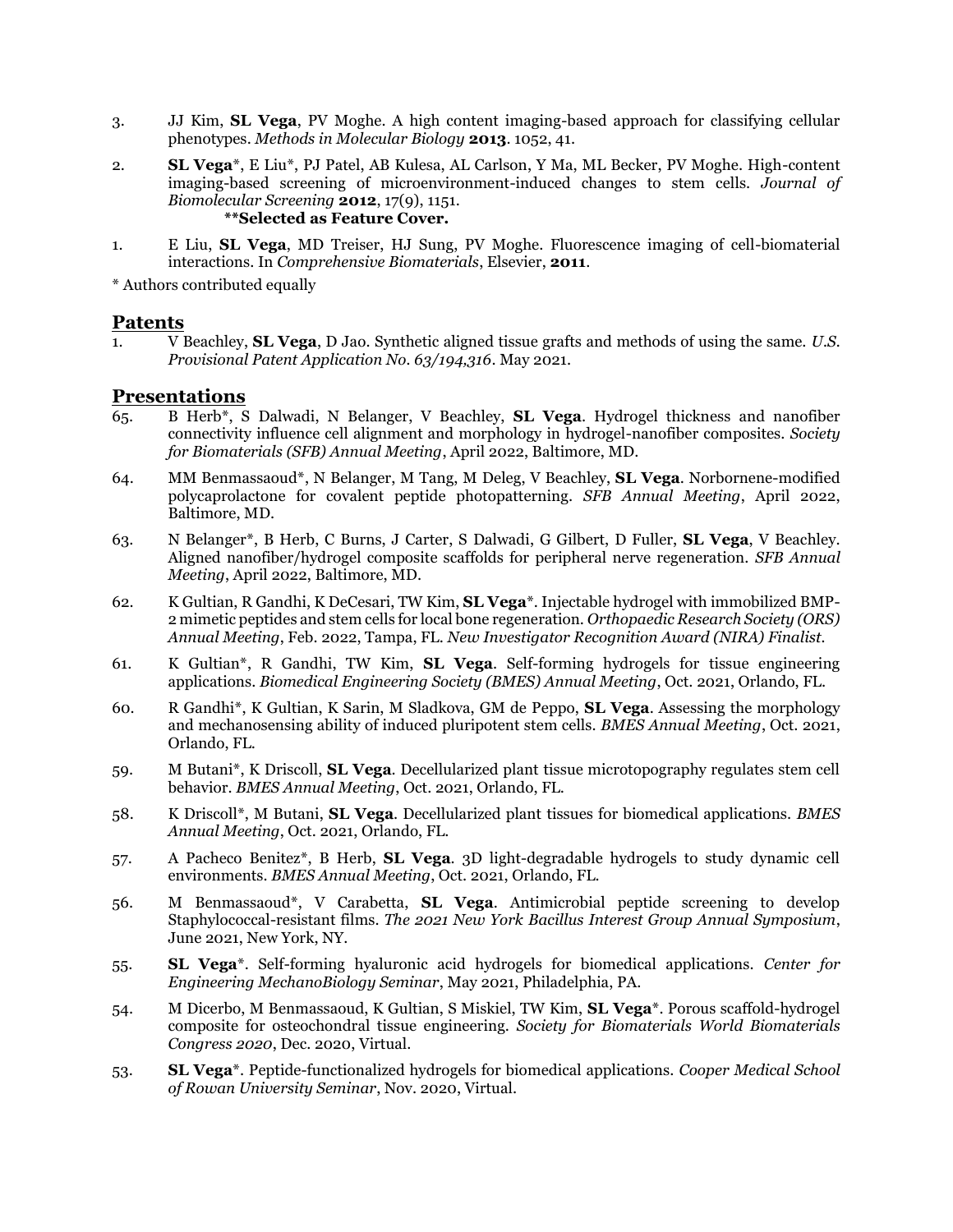- 52. K Driscoll\*, M Butani, **SL Vega**. Stem cell behavior and osteogenic differentiation in plant tissue scaffold materials. *BMES Annual Meeting*, Oct. 2020, Virtual.
- 51. N Belanger\*, C Burns, **SL Vega**, V Beachley. Creating aligned polycaprolactone nanofiber hydrogel composites through layer-by-layer assembly. *BMES Annual Meeting*, Oct. 2020, Virtual.
- 50. R Gandhi\*, K Gultian, TW Kim, **SL Vega**. Gelatin-based bioactive hydrogels for bone tissue engineering applications. *BMES Annual Meeting*, Oct. 2020, Virtual.
- 49. **SL Vega**\*. Stem cell therapy: Basic science and current regulations overview. *Regenerative Medicine and Orthobiologics Symposium*, Sept. 2020, Cherry Hill, NJ.
- 48. **SL Vega**\*. Hydrogel-based engineering of cellular microenvironments. *Cooper Cancer Research Showcase*, March 2020, Camden, NJ.
- 47. K Gultian, A Quinones, S Miskiel, TW Kim, **SL Vega**\*. Osteogenic biomarker expression of mesenchymal stem cells in response to substrate dimensionality and stiffness. *ORS Annual Meeting*, Feb. 2020, Phoenix, AZ.
- 46. M Dicerbo, M Benmassaoud, S Miskiel, TW Kim, **SL Vega**\*. Scaffold-hydrogel composite for osteochondral tissue engineering. *ORS Annual Meeting*, Feb. 2020, Phoenix, AZ.
- 45. **SL Vega**\*. Hydrogels to investigate stem cell-material interactions. *New York Stem Cell Foundation Seminar*, Oct. 2019, New York, NY.
- 44. K Gultian\*, **SL Vega**. Injectable gelatin-based hydrogels for biomedical applications. *BMES Annual Meeting*, Oct. 2019, Philadelphia, PA.
- 43. M Benmassaoud\*, K Driscoll, GM de Peppo, **SL Vega**. Differences in mechanosensing between MSCs and iPSC derived MSCs. *BMES Annual Meeting*, Oct. 2019, Philadelphia, PA.
- 42. CJ Robinson\*, ME Lowe, M Benmassaoud, **SL Vega**. Stiffness-mediated changes in cell-to-nuclear area of mesenchymal stem cells. *BMES Annual Meeting*, Oct. 2019, Philadelphia, PA.
- 41. A Quinones\*, K Gultian, S Miskiel, TW Kim, **SL Vega**. Effects of dimensionality and stiffness on osteogenic biomarker expression of mesenchymal stem cells. *BMES Annual Meeting*, Oct. 2019, Philadelphia, PA.
- 40. S Naranjo\*, A Venkatakrishnan, **SL Vega**, D Jariwala. Graphene-based microdevices to probe effects of electrical stimulation on stem cell behavior. *BMES Annual Meeting*, Oct. 2019, Philadelphia, PA.
- 39. DE Mason\*, **SL Vega**, SJ Heo, R Daniels, ED Bonnevie, JA Burdick, RL Mauck, JD Boerckel. Transcriptional control of cytoskeletal remodeling and cell motility. *BMES Annual Meeting*, Oct. 2019, Philadelphia, PA.
- 38. DE Mason\*, **SL Vega**, SJ Heo, R Daniels, ED Bonnevie, JA Burdick, RL Mauck, JD Boerckel. Transcriptional control of cytoskeletal remodeling and cell motility. *Society of Engineering Science Annual Meeting*, Oct. 2019, St. Louis, MO.
- 37. K Gultian\*, A Quinones, S Miskiel, TW Kim, **SL Vega**. Single-cell osteogenic biomarkers to evaluate biomaterials for bone tissue engineering. *Life Sciences Future – BioPharm*, Oct. 2019, King of Prussia, PA.
- 36. M Dicerbo\*, M Benmassaoud, S Miskiel, TW Kim, **SL Vega**. Biomaterial composite to recreate the osteochondral interface. *Carnegie Mellon Forum on Biomedical Engineering*, Sept. 2019, Pittsburgh, PA.
- 35. K Gultian\*, A Quinones, S Miskiel, TW Kim, **SL Vega**. Evaluating the progression of mesenchymal stem cell osteogenic biomarker expression in response to biomaterial properties. *Carnegie Mellon Forum on Biomedical Engineering*, Sept. 2019, Pittsburgh, PA.
- 34. **SL Vega**\*. Hydrogels for bone and cartilage tissue engineering. *Cooper Bone and Joint Institute Research Day*, June 2019, Camden, NJ.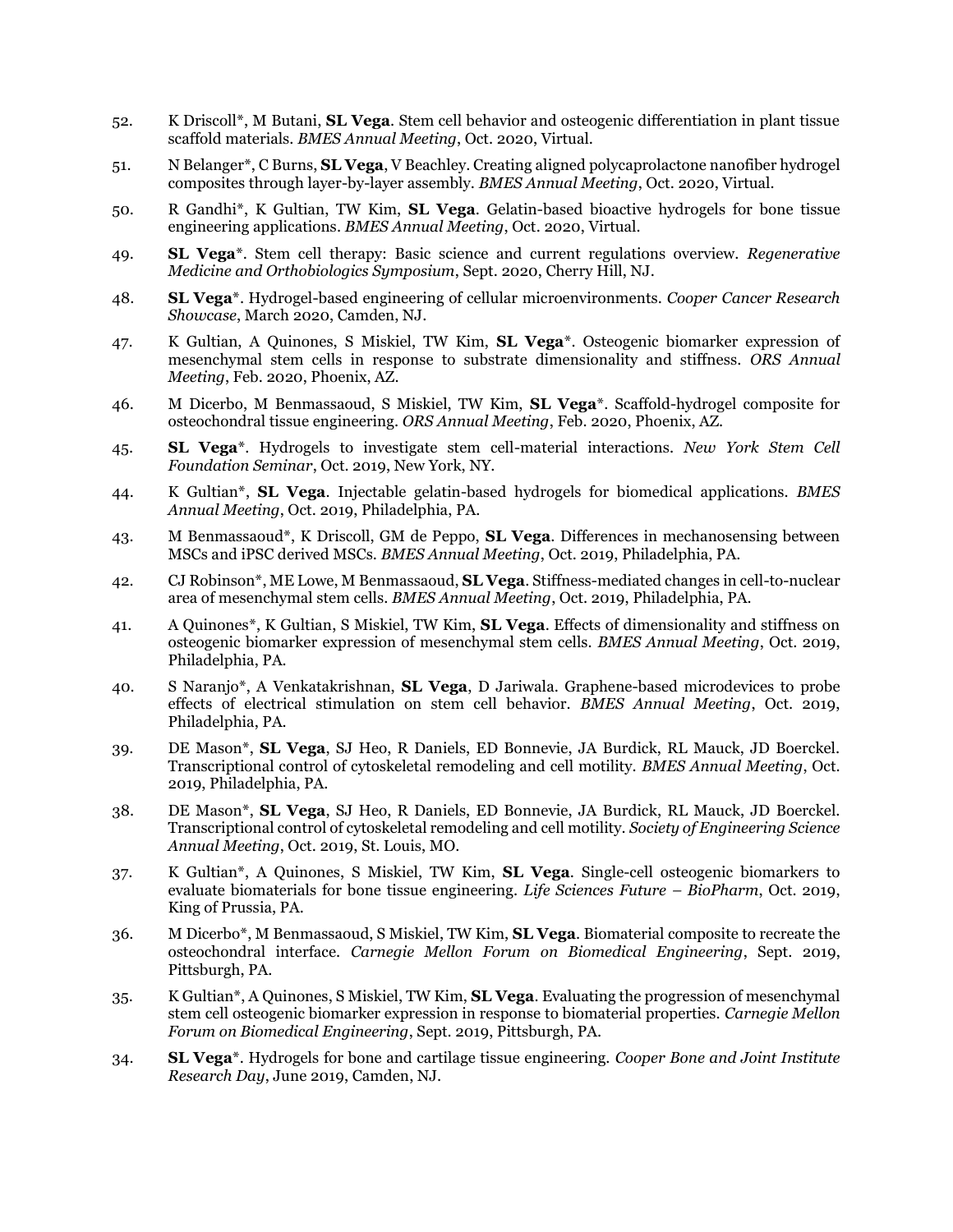- 33. S Furman\*, S Naranjo, K Gultian, **SL Vega**. Microenvironmental factors regulate mesenchymal stem cell Notch and YAP signaling. *Rowan University Student Scholars Symposium*, March 2019, Glassboro, NJ.
- 32. JH Galarraga\*, **SL Vega**, MY Kwon, JA Burdick. Combinatorial screening of 3D printable bioinks for cartilage repair. *SFB Annual Meeting*, April 2019, Seattle, WA.
- 31. S Furman\*, S Naranjo, K Gultian, A Loneker, RG Wells, **SL Vega**. Effects of substrate stiffness and cell-cell contact area on stem cell signaling. *Northeast Bioengineering Conference*, March 2019, Piscataway, NJ.
- 30. **SL Vega**\*. Gelatin-based hydrogels for musculoskeletal tissue engineering. *Northeast Bioengineering Conference*, March 2019, Piscataway, NJ.
- 29. **SL Vega**\*. Engineering stem cell microenvironments for tissue engineering applications. *Society of Hispanic Professional Engineers (SHPE) Engineering Science Symposium*, Nov. 2018, Cleveland, OH.
- 28. AM Rosales\*, **SL Vega**, FW DelRio, JA Burdick, KS Anseth. Reversible control of hydrogel mechanics with irreversible photo-mediated reactions. *American Institute of Chemical Engineers (AIChE) Annual Meeting*, Oct. 2018, Pittsburgh, PA.
- 27. **SL Vega**\*, JA Burdick. Engineering stem cell microenvironments for cartilage repair. *7th Annual Musculoskeletal Repair and Regeneration Symposium*, Oct. 2018, New York, NY.
- 26. **SL Vega**\*. Hydrogels formed by click chemistry for investigating cellular microenvironments. *Advancing Research in Camden: A Rowan University-Wide Research Symposium*, Oct. 2018, Camden, NJ.
- 25. **SL Vega**\*. A hydrogel screening platform for cartilage tissue engineering. *2018 Cartilage Repair Symposium*, Sept. 2018, Philadelphia, PA.
- 24. J Galarraga, **SL Vega**, L Ouyang, C Highley, JA Burdick\*. Extrusion-based 3D printing of biodegradable hydrogels. *8th World Congress of Biomechanics*, July 2018, Dublin, Ireland.
- 23. AM Rosales\*, **SL Vega**, FW DelRio, JA Burdick, KS Anseth. Recapitulating physical changes in the extracellular matrix with dynamic hydrogels. *SFB Annual Meeting*, April 2018, Atlanta, GA.
- 22. **SL Vega**\*, MY Kwon, J Durel, KH Song, C Wang, RL Mauck, L Han, JA Burdick. A hydrogel platform to probe the influence of engineered microenvironments on stem cell fate. *Northeast Bioengineering Conference*, March 2018, Philadelphia, PA.
- 21. **SL Vega**\*, J Durel, MY Kwon, RL Mauck, JA Burdick. Combinatorial hydrogels with biochemical gradients for probing cell-ECM interactions. *Penn Center for Musculoskeletal Disorders Symposium*, Nov. 2017, Philadelphia, PA.
- 20. L Chin\*, **SL Vega**, AE Loneker, JA Burdick, PA Janmey, RG Wells. Mechanics and hepatocyte behavior in non-alcoholic fatty liver disease. *Physical Sciences-Oncology Network Annual Investigators Meeting*, Oct. 2017, Boston, MA.
- 19. J Durel\*, **SL Vega**, JA Burdick. High-throughput single-cell analysis of MSC mechanosensing. *BMES Annual Meeting*, Oct. 2017, Phoenix, AZ.
- 18. S Trujillo\*, **SL Vega**, JA Burdick, MJ Dalby, M Salmerón-Sánchez. Fibronectin-based hydrogel systems as new 3-dimensional microenvironments for tissue regeneration. *Federation of European Biomedical Societies Workshop: Biological Surfaces and Interfaces*, July 2017, Catalonia, Spain.
- 17. **SL Vega**\*, KH Song, C Wang, L Han, JA Burdick. Combinatorial hydrogels and rapid single cell imaging to investigate chondrogenesis in 3D." *Penn Orthopaedics Cartilage Repair Symposium*, April 2017, Philadelphia, PA.
- 16. **SL Vega**\*, KH Song, JA Burdick. Combinatorial hydrogels for deciphering the role of cell-hydrogel interactions in MSC chondrogenesis. *SFB Annual Meeting*, April 2017, Minneapolis, MN.
- 15. YC Yeh\*, SR Caliari, **SL Vega**, L Ouyang, L Han, JA Burdick. Modulation of cellular response using mechanically dynamic PDMS substrates. *SFB Annual Meeting*, April 2017, Minneapolis, MN.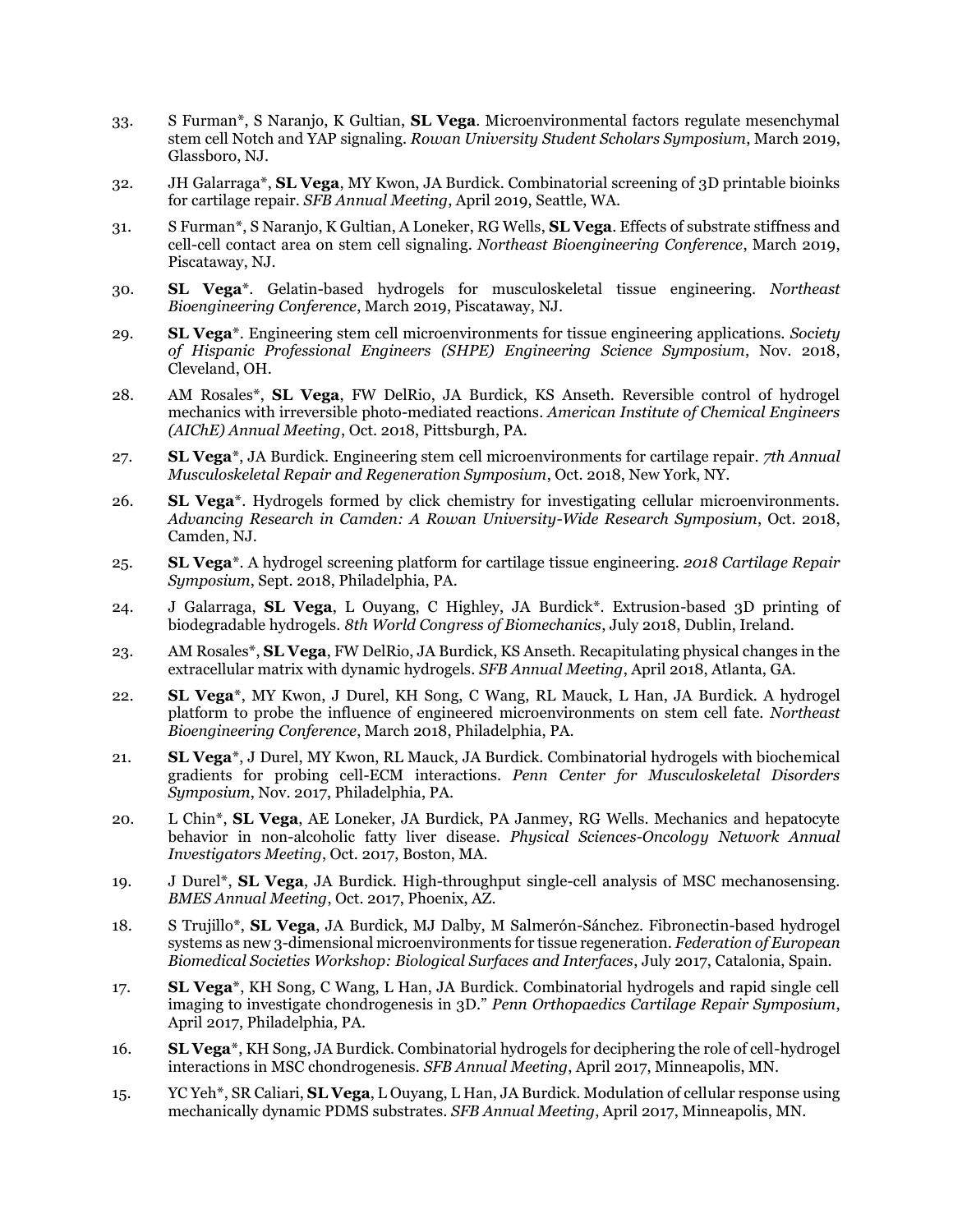- 14. **SL Vega**\*, KH Song, C Wang, L Han, JA Burdick. Combinatorial hydrogels and rapid single cell imaging to investigate chondrogenesis in 3D. *Penn Center for Musculoskeletal Disorders Symposium*, Nov. 2016, Philadelphia, PA.
- 13. **SL Vega**\*, KH Song, C Wang, L Han, JA Burdick. A combinatorial hydrogel platform to probe stem cell chondrogenesis in 3D. *New Jersey Center for Biomaterials Symposium*, Oct. 2016, Iselin, NJ.
- 12. **SL Vega**\*, KH Song, JA Burdick. Development of a combinatorial hydrogel platform for screening 3D cell-biomaterial interactions. *BMES Annual Meeting*, Oct. 2016, Minneapolis, MN.
- 11. **SL Vega**\*, SR Caliari, JA Burdick. Cell spreading in 3D hydrogels regulates YAP localization. *Society for Biomaterials World Biomaterials Congress*, May 2016, Montreal, Canada.
- 10. V Arvind\*, **SL Vega**, L McCabe, PV Moghe, NS Murthy, J Kohn. Modulating stem cell-substrate interactions and differentiation by controlling substrate topography via microphase separation. *Society for Biomaterials World Biomaterials Congress*, May 2016, Montreal, Canada.
- 9. **SL Vega**\*, MY Kwon, JA Burdick. Single cell imaging to probe early stem cell chondrogenesis in hydrogels. *Penn Center for Musculoskeletal Disorders Symposium*, Nov. 2015, Philadelphia, PA.
- 8. **SL Vega**\*, MY Kwon, JA Burdick. Fluorescent imaging to probe MSC chondrogenesis and matrix production in hydrogels. *BMES Annual Meeting*, Oct. 2015, Tampa, FL.
- 7. MY Kwon\*, **SL Vega**, RL Mauck, JA Burdick. Influence of N-cadherin peptide dose and timing on MSC chondrogenesis in 3D HA hydrogels. *BMES Annual Meeting*, Oct. 2015, Tampa, FL.
- 6. **SL Vega**\*, PJ Patel, A Freitag, NS Murthy, PV Moghe, J Kohn. Modulating the cellular response by controlling substrate topography via demixing. *New Jersey Center for Biomaterials Symposium*, Oct. 2012, New Brunswick, NJ.
- 5. E Liu\*, **SL Vega**, A Kulesa, H-J Sung, M Becker, J Kohn, PV Moghe. High content imaging-based mapping of stem cell phenotypes. *Stem Cells & Regenerative Medicine World Congress*, Jan. 2011, San Diego, CA.
- 4. **SL Vega**\*, E Liu, S Gordonov, PV Moghe. Parsing stem cell behaviors in complex microenvironments via high content imaging and modeling. *BMES Annual Meeting*, Oct. 2010, Austin, TX.
- 3. **SL Vega**\*, P Patel, S Gordonov, J Kim, J Kohn, PV Moghe. Utilizing early high-content nuclear features to elucidate downstream stem cell behaviors. *New Jersey Center for Biomaterials Symposium*, Oct. 2010, Bridgewater, NJ.
- 2. S Gordonov\*, **SL Vega**, J Kohn, PV Moghe. Investigation of mesenchymal stem cell proliferation, viability, and differentiation in 3D polymeric scaffolds for tissue regeneration. *Annual National Conference on Undergraduate Research*, April 2010, Missoula, MN.
- 1. **SL Vega**\*, S Gordonov, M Treiser, D Cohen, I Androulakis, J Kohn, CS Chen, PV Moghe. Cytoskeleton-based early parsing of human mesenchymal stem cell lineage fates on biomaterials. *BMES Annual Meeting*, Oct. 2009, Pittsburgh, PA.

\* Presenting author

### **Current Funding**

- 4. The Cooper Foundation (402860) Injectable Hydrogels with Immobilized Peptides and Stem Cells for Local Orthopedic Tissue Regeneration. PI: **Vega** Co-PI: Kim Jan. 2022 to Dec. 2024.
- 3. Cooper Biomedical Sciences Seed Funding Development of Novel Biofilm-Resistant Hydrogel Coatings PI: V Carabetta Co-PI: **Vega** Nov. 2021 to Oct. 2022.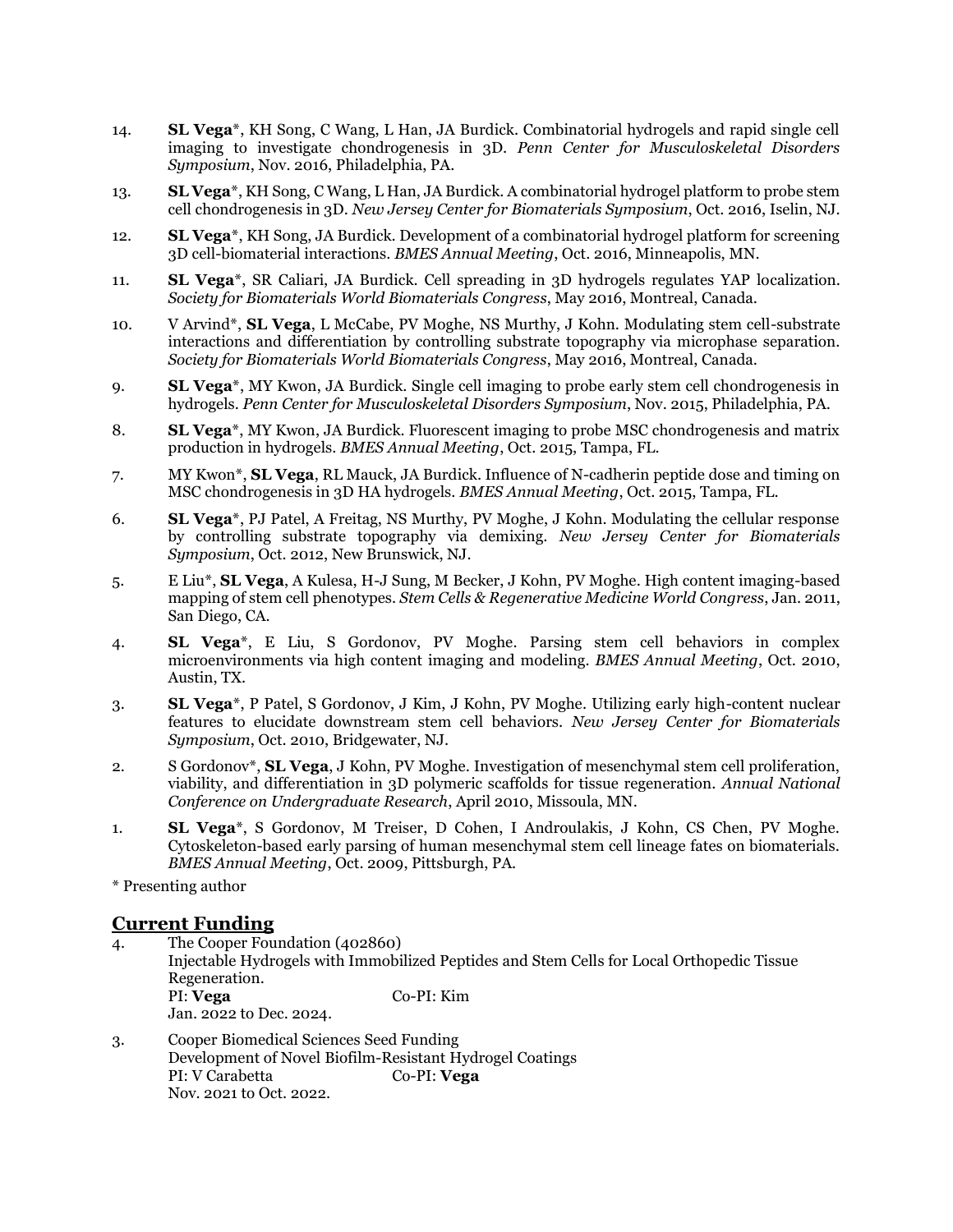- 2. National Science Foundation (2037055) Peptide-Functionalized Hydrogels that Communicate with Preprogrammed Cells PI: **Vega** Co-PI: Daringer (EAGER) National Science Foundation Division of Materials Research Sept. 2020 to Aug. 2022.
- 1. National Institutes of Health (R21DC018818) Handheld 3D Bioprinting of Self-Healing Hydrogels for Vocal Fold Reconstruction PI: Miri Co-PI: **Vega** (R21) National Institute of Deafness and Other Communication Disorders Aug. 2020 to July 2023.

# **Professional Development**

- − NSF Square-Table 2: Programmable Interfaces Workshop (2019) Arlington, VA
- − NSF ENG CAREER Proposal Writing Workshop (2019) Organized by Kansas State University, Arlington, VA
- − National Effective Teaching Institute (2019) Organized by ASEE, San Diego, CA
- − Faculty Development Symposium (2018) Organized by SHPE, Cleveland, OH
- − Rising Stars in Biomedical Workshop (2017) MIT, Boston, MA
- − Institute on Teaching and Mentoring (2016) Organized by Compact for Faculty Diversity, Tampa, FL
- − Future Faculty Career Exploration Program (2013) RIT, Rochester, NY

# **Teaching and Mentoring Experience**

# **Courses at Rowan University**

**Professor**, Biological Transport Phenomena (BME 11.610) Fall 2018, Fall 2019, Fall 2020, Spring 2022 **Professor,** Introduction to Stem Cell Engineering (BME 11.490) Spring 2020, Fall 2020, Fall 2021 **Professor,** Advanced Stem Cell Engineering (BME 11.590) Spring 2020, Fall 2020, Fall 2021

### **Courses at Rutgers University**

**Teaching Assistant**, Chemical Engineering Design & Economics I (CBE 14.155.427) (2010) Instructor: Alkis Constantinides **Teaching Assistant**, Thermodynamics I (CBE 14.155.208) (2010) Instructor: Silvina Tomassone

### **Graduate Students mentored at Rowan University**

- − Kirstene Gultian, BME Ph.D. (2018 Present)
- − Mehdi Benmassaoud, BME Ph.D. (2018 Present)
- − Brandon Herb, BME Ph.D. (2019 Present)
- − Cameron Burns, BME M.S. (2019 Present)
- $M$ atthew Lowe, BME M.S. (2021 Present)
- Matthew DiCerbo, BME M.S.  $(2018 2021)$
- − Sarah Furman, BME M.S. (2020 2021)

# **Undergraduate Students mentored at Rowan University**

- − Katie Driscoll, BME B.S., *Goldwater Scholar* (2018 Present)
- − Shrey Dalwadi, BME B.S. (2020 Present)
- − Kayla DeCesari, BME B.S. (2021 Present)
- − Abby Madden, BME B.S. (2021 Present)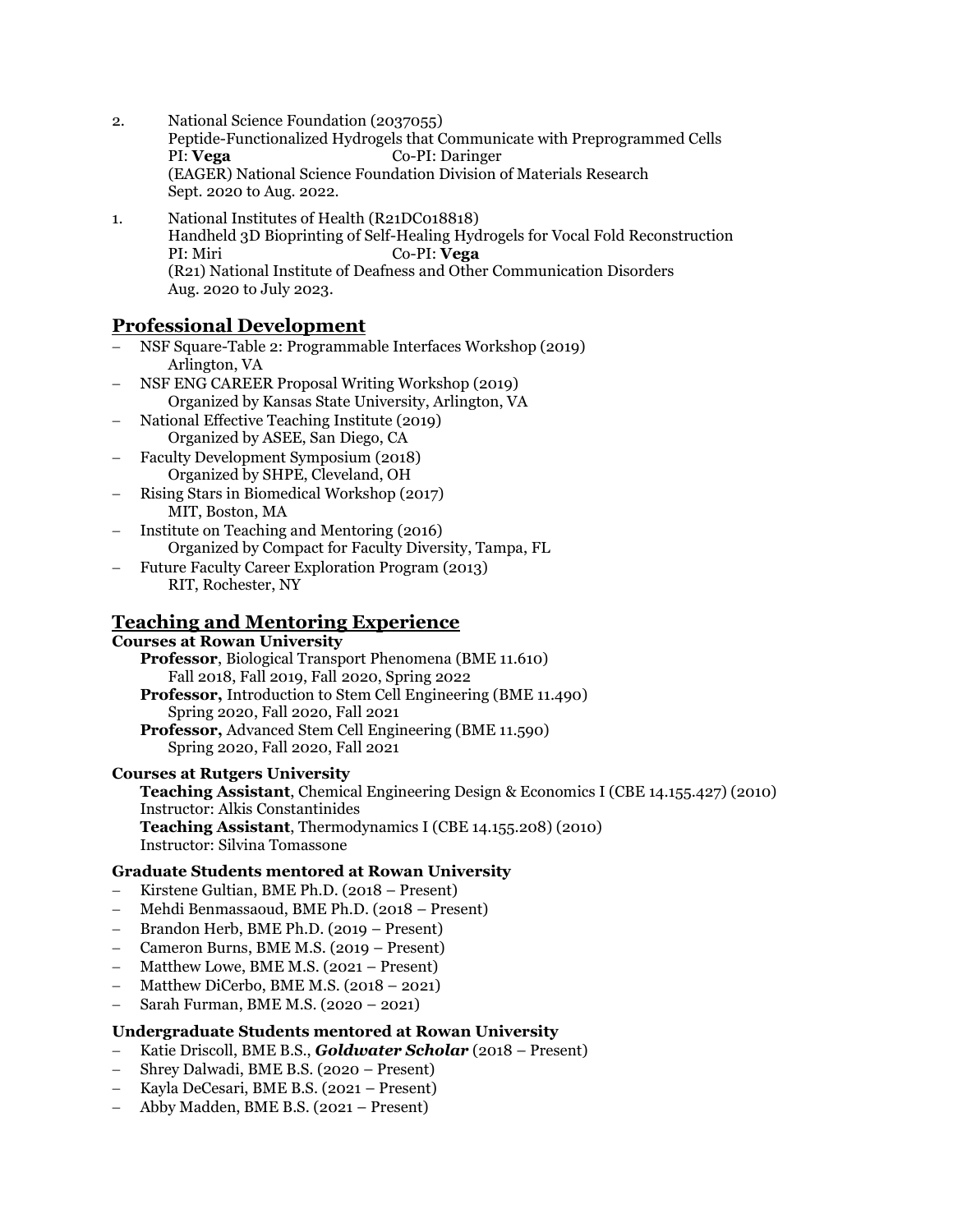- − Abigail McSweeny, BME B.S. (2021 Present)
- − Aryanna Copling, U-RISE Fellow (2021 Present)
- − Alexis Pacheco Benitez, NSF REU (Summer 2021)
- − Sarah Furman, BME B.S. (2018 2020)
- − Sebastian Naranjo, BME B.S. (2018 2020)
- − Matthew Lowe, BME B.S. (2019 2021)
- − Gatha Adhikari, BME B.S. (2019 2021)
- − Roshni Gandhi, BME B.S. (2019 2021)
- − Khushi Sarin, BME B.S. (2019 2021)
- − Antonio Quinones, NSF REU (Summer 2019)

### **High School Students mentored at Rowan University**

- − Maya Butani, Research Assistant (2020 Present)
- − Leila Quatorze, Summer Volunteer (2021)
- − Luke Siri, Summer Volunteer (2021)
- − Jillian Smith, Summer Volunteer (2021)
- − Matthew Rondinella, RISER (2019)
- − Roshan Patel, RISER (2019)

### **Students mentored at the University of Pennsylvania**

- − John Durel, NSF Center for Engineering MechanoBiology REU Program (2017)
- − Sara Trujillo-Muñoz, Visiting Scholar, BME graduate at University of Glasgow (2016)
- − John Bricker, NSF Research Experience for Teachers Program (2016)
- − Evan Herlihy, BE graduate (2015)

#### **Students mentored at Rutgers University**

- − Alejandra Aguilar, NSF RiSE REU Program (2013)
- − Varun Arvind, BME undergraduate (2012 2014)
- − Erica Harris, NSF RiSE REU Program (2012)
- − Adam Freitag, CBE undergraduate (2011 2012)
- − Gabriel Suarez, NSF RiSE REU Program (2011)
- − Parth Patel, BME undergraduate (2010 2012)
- − Anthony Kulesa, BME undergraduate (2010 2012)
- − Simon Gordonov, BME undergraduate (2008 2010)

# **Professional Service**

#### **Institutional Appointments**

**Member,** Diversity, Equity, and Inclusion (DEI) Steering Committee (2022 – Present) **Member,** Health Professions Advisory Committee (2020 – Present) **Member,** Institutional Animal Care and Use Committee (2019 – Present)

#### **Academic Outreach**

**Chair,** BME Outreach and Community Engagement (2020 – Present) **Faculty Lead,** BioEngineering & Me (BEAM) Program (2021 – Present) **Faculty Lead,** RISER Program (2019 – Present) **Faculty Lead,** KINDLE Program (2018 – Present)

#### **Conference Organization**

**Session chair & organizer, SFB World Biomaterials Congress Meeting (2020) Session co-chair,** BMES Annual Meeting, Philadelphia, PA (2019) **Session co-chair,** SFB Annual Meeting, Minneapolis MN (2017)

#### **Editorial Boards**

**Review Editor**, Frontiers in Biomaterials Science (2021 – Present) **Guest Editor**, JoVE Methods Collection "Recent Advances in Hydrogel Design and Imaging-Based Analysis to Probe Cell-Material Interactions" (2020 – Present)